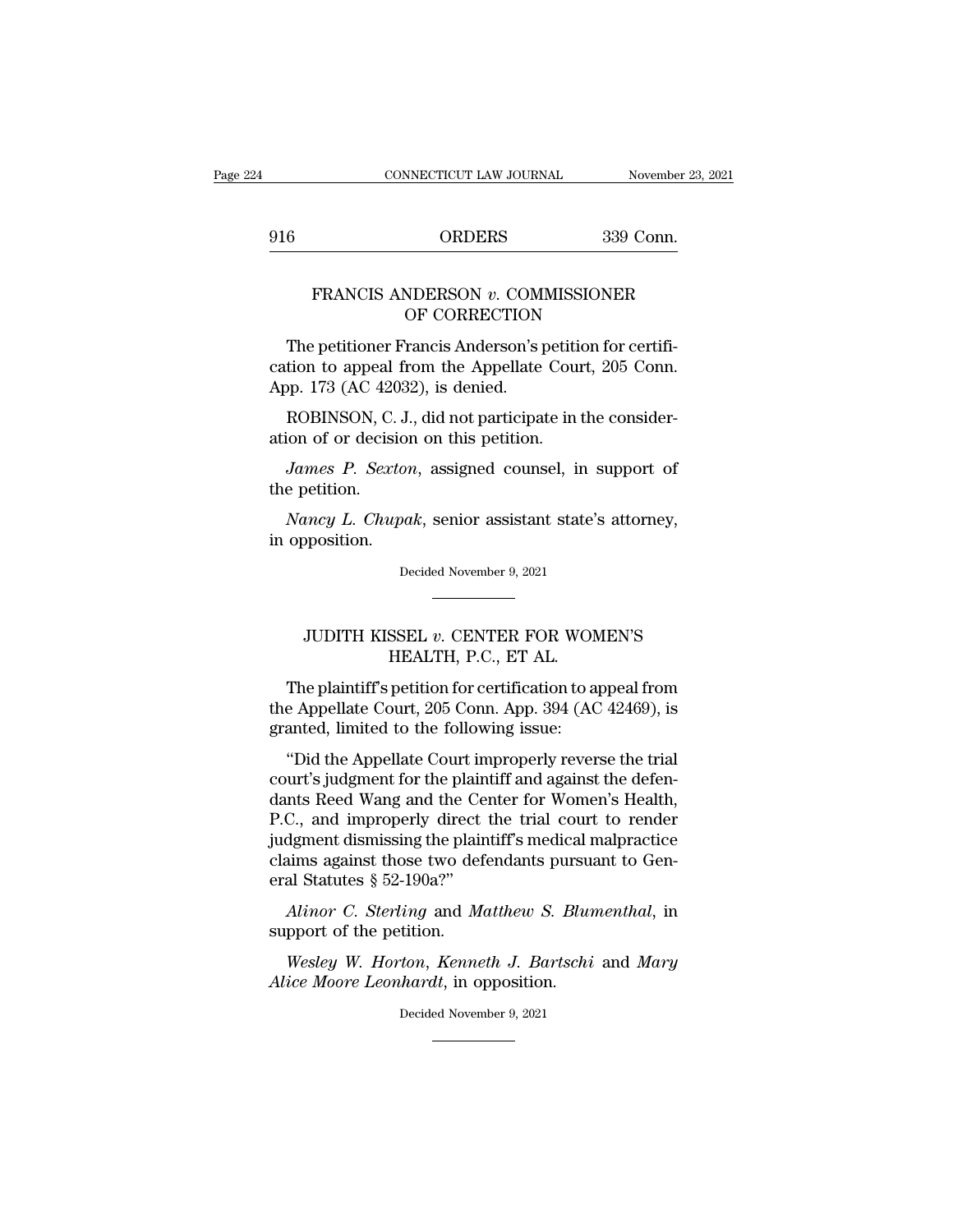## 921 CONNECTICUT LAW JOURNAL Page 22<br>
Conn. ORDERS 917<br>
JUDITH KISSEL *v*. CENTER FOR WOMEN'S<br>
HEALTH, P.C., ET AL. ORDERS<br>SSEL v. CENTER FOR WOI<br>HEALTH, P.C., ET AL.<br>petition for certification to a

9 Conn.  $\qquad$  ORDERS  $\qquad$  917<br>JUDITH KISSEL  $v$ . CENTER FOR WOMEN'S<br>HEALTH, P.C., ET AL.<br>The plaintiff's petition for certification to appeal from<br>e Appellate Court, 205 Conn. App. 394 (AC 42493), is<br>anted limited to the THE APPEL WARD THE APPEL OF THE APPENT OF THE ALTH, P.C., ET AL.<br>The plaintiff's petition for certification to appeal from<br>the Appellate Court, 205 Conn. App. 394 (AC 42493), is<br>granted, limited to the following issue: JUDITH KISSEL  $v$ . CENTER FOR WOM<br>HEALTH, P.C., ET AL.<br>The plaintiff's petition for certification to a<br>the Appellate Court, 205 Conn. App. 394 (AC<br>granted, limited to the following issue:<br>"Did the Appellate Court improper HEALTH, P.C., ET AL.<br>The plaintiff's petition for certification to appeal from<br>e Appellate Court, 205 Conn. App. 394 (AC 42493), is<br>anted, limited to the following issue:<br>"Did the Appellate Court improperly reverse the tri

The plaintiff's petition for certification to appeal from<br>the Appellate Court, 205 Conn. App. 394 (AC 42493), is<br>granted, limited to the following issue:<br>"Did the Appellate Court improperly reverse the trial<br>court's judgme The plaintiff's petition for certification to appeal from<br>the Appellate Court, 205 Conn. App. 394 (AC 42493), is<br>granted, limited to the following issue:<br>"Did the Appellate Court improperly reverse the trial<br>court's judgme the Appellate Court, 205 Conn. App. 394 (AC 42493), is<br>granted, limited to the following issue:<br>"Did the Appellate Court improperly reverse the trial<br>court's judgment for the plaintiff and against the defen-<br>dants Reed Wan granted, limited to the following issue:<br>
"Did the Appellate Court improperly reverse the trial<br>
court's judgment for the plaintiff and against the defen-<br>
dants Reed Wang and the Center for Women's Health,<br>
P.C., and impr "Did the Appellate Court improperly reverse the trial court's judgment for the plaintiff and against the defendants Reed Wang and the Center for Women's Health, P.C., and improperly direct the trial court to render judgme "Did the Appellate Court in<br>court's judgment for the plain<br>dants Reed Wang and the Ce<br>P.C., and improperly direct<br>judgment dismissing the plain<br>claims against those two deferal Statutes  $\S~52-190a?"$ <br>Alinor C. Sterling and nts Reed Wang and the Center for Women's Health,<br>C., and improperly direct the trial court to render<br>dgment dismissing the plaintiff's medical malpractice<br>aims against those two defendants pursuant to Gen-<br>al Statutes § 52 P.C., and improperly direct<br>judgment dismissing the plain<br>claims against those two det<br>eral Statutes  $\S~52-190a$ ."<br>Alinor C. Sterling and M<br>support of the petition.<br>David J. Robertson and I *David J. Robertson* and *Keith M. Blumenstock*, in position.<br> *David J. Robertson* and *Keith M. Blumenstock*, in position.

opposition. support of the petition.<br>
David J. Robertson and Keith M. Blumenstock, in<br>
opposition.<br>
Decided November 9, 2021

## JUDITH KISSEL *<sup>v</sup>*. CENTER FOR WOMEN'S HEALTH, P.C., ET AL.

JUDITH KISSEL v. CENTER FOR WOMEN'S<br>
HEALTH, P.C., ET AL.<br>
The petition by the defendant Health Body World<br>
upply, Inc., for certification to appeal from the Appel-SUPPLEM TO THE SUPPLEM TO THE SUPPLEM THE POST OF THE PERTURN TO THE PERTURN TO SUPPLY, Inc., for certification to appeal from the Appel-<br>Date Court, 205 Conn. App. 394 (AC 42505), is denied. JUDITH KISSEL v. CENTER FOR WOMEN'S<br>HEALTH, P.C., ET AL.<br>The petition by the defendant Health Body World<br>Supply, Inc., for certification to appeal from the Appel-<br>late Court, 205 Conn. App. 394 (AC 42505), is denied.<br>Logan *Logan A. Carducci, Laura Pascale Zaino* and *Paul*<br>*Logan A. Carducci, Laura Pascale Zaino* and *Paul*<br>*Logan A. Carducci, Laura Pascale Zaino* and *Paul*<br>*Meade,* in support of the petition. *D. Meader Stephy, Inc., for certification to appeal from late Court, 205 Conn. App. 394 (AC 42505 Logan A. Carducci, Laura Pascale Zai D. Meade, in support of the petition.<br><i>Alinor C. Sterling and Matthew S. Blather C. St* Inferred permits of the detendant Treath Body world<br>ppply, Inc., for certification to appeal from the Appel-<br>*Alinor A. Carducci*, *Laura Pascale Zaino* and *Paul*<br>*Meade*, in support of the petition.<br>*Alinor C. Sterling*

opposition. D. Meade, in support of the petition.<br>Alinor C. Sterling and Matthew S. Blumenthal, in<br>opposition.<br>Decided November 9, 2021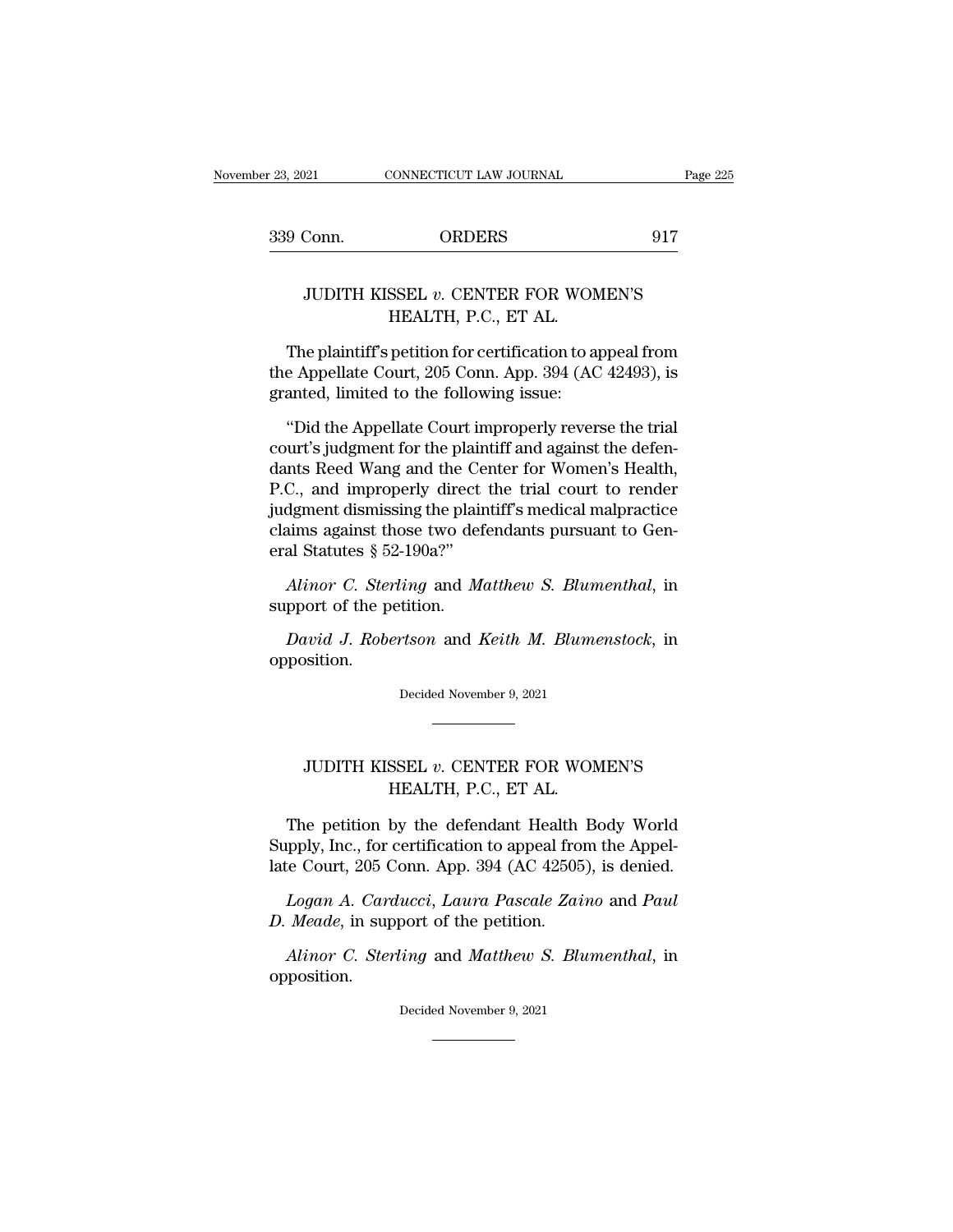|     | CONNECTICUT LAW JOURNAL | November 23, 2 |
|-----|-------------------------|----------------|
| 918 | <b>ORDERS</b>           | 339 Conn.      |

CONNECTICUT LAW JOURNAL November 23, 2021<br>18 ORDERS 339 Conn.<br>STATE OF CONNECTICUT *v*. ISRAEL SANTIAGO<br>The defendant's petition for certification to appeal STATE OF CONNECTICUT v. ISRAEL SANTIAGO<br>The defendant's petition for certification to appeal<br>Dm the Appellate Court, 206 Conn. App. 390 (AC 918 ORDERS 339 Conn.<br>
STATE OF CONNECTICUT v. ISRAEL SANTIAGO<br>
The defendant's petition for certification to appeal<br>
from the Appellate Court, 206 Conn. App. 390 (AC<br>
42234), is denied. 918<br>
STATE OF CONNEC<br>
The defendant's pet<br>
from the Appellate C<br>
42234), is denied.<br>
ROBINSON, C. J., die STATE OF CONNECTICUT  $v$ . ISRAEL SANTIAGO<br>The defendant's petition for certification to appeal<br>om the Appellate Court, 206 Conn. App. 390 (AC<br>234), is denied.<br>ROBINSON, C. J., did not participate in the consider-<br>ion of o STATE OF CONNECTICUT  $v$ . ISRAEL 3<br>The defendant's petition for certification<br>from the Appellate Court, 206 Conn. A<br>42234), is denied.<br>ROBINSON, C. J., did not participate in<br>ation of or decision on this petition.<br>Megan L The defendant's petition for certification to appeal<br> *Megan,* is denied.<br> *ROBINSON, C. J., did not participate in the consider-<br>
<i>Megan L. Wade,* assigned counsel, and *Emily Graner*<br> *xton,* assigned counsel, in support from the Appellate Court, 206 Conn. App. 390 (AC<br>42234), is denied.<br>ROBINSON, C. J., did not participate in the consider-<br>ation of or decision on this petition.<br>*Megan L. Wade*, assigned counsel, and *Emily Graner*<br>*Sexton* 

234), is denied.<br>*ROBINSON*, C. J., did not participate in the consider-<br>ion of or decision on this petition.<br>*Megan L. Wade*, assigned counsel, and *Emily Graner*<br>*xton*, assigned counsel, in support of the petition.<br>*Nan* ROBINSON, C. J.<br>ation of or decision<br>*Megan L. Wade, a<br>Sexton*, assigned contracts *Nancy L. Chapa*<br>in opposition.

Megan L. Wade, assigned counsel, and Emily Graner<br>Sexton, assigned counsel, in support of the petition.<br>Nancy L. Chupak, senior assistant state's attorney,<br>in opposition.<br>Decided November 9, 2021

BRIDJAY CAPONE ET AL. *v*. MICHELE<br>
NIZZARDO ET AL.<br>
NIZZARDO ET AL.

# Mak, senior assistant state<br>Decided November 9, 2021<br>CAPONE ET AL. v. MICI<br>NIZZARDO ET AL.<br>aintiff's petition for cer

Decided November 9, 2021<br>
The named plaintiff's petition for certification to<br>
peal from the Appellate Court, 206 Conn. App. 645<br>
C 42867) is donied Decided November 9, 2021<br>
<br> **BRIDJAY CAPONE ET AL. v. MICHELE<br>
NIZZARDO ET AL.**<br>
The named plaintiff's petition for certification to<br>
appeal from the Appellate Court, 206 Conn. App. 645<br>
(AC 42867), is denied. EXECUTE INTERNATIONAL INTERNATION<br>The named plaintiff's poppeal from the Appellate<br>(AC 42867), is denied.<br>ROBINSON, C. J., and K BRIDJAY CAPONE ET AL. *v*. MICHELE<br>NIZZARDO ET AL.<br>The named plaintiff's petition for certification to<br>peal from the Appellate Court, 206 Conn. App. 645<br>C 42867), is denied.<br>ROBINSON, C. J., and KAHN, J., did not participa NIZZARDO ET AL.<br>The named plaintiff's petition for certification to<br>appeal from the Appellate Court, 206 Conn. App. 645<br>(AC 42867), is denied.<br>ROBINSON, C. J., and KAHN, J., did not participate<br>in the consideration of or d The named plaintiff's petition for certification to<br>peal from the Appellate Court, 206 Conn. App. 645<br>*C* 42867), is denied.<br>ROBINSON, C. J., and KAHN, J., did not participate<br>the consideration of or decision on this petit

ROBINSON, C. J., and KAHN, J., did not participate<br>in the consideration of or decision on this petition.<br>Danielle J. B. Edwards, in support of the petition.<br>Decided November 9, 2021

## STATE OF CONNECTICUT *v*. PAUL<br>STATE OF CONNECTICUT *v*. PAUL<br>A. QUINTILIANO March 11 and peakers of the petition of the petition of the petition of the petition of the petition of the petition of the QUINTILIANO of the certification to appeal final periodic sum of the certification to appeal final

Decided November 9, 2021<br>
STATE OF CONNECTICUT v. PAUL<br>
A. QUINTILIANO<br>
The state's petition for certification to appeal from<br>
e Appellate Court, 206 Conn. App. 712 (AC 43137),<br>
dopied Decided November 9, 2021<br>
<br>
STATE OF CONNECTICUT v. PAUL<br>
A. QUINTILIANO<br>
The state's petition for certification to appeal from<br>
the Appellate Court, 206 Conn. App. 712 (AC 43137),<br>
is denied. STATI<br>The state's p<br>the Appellate<br>is denied.<br>Linda F. Rul STATE OF CONNECTICUT *v*. PAUL<br>A. QUINTILIANO<br>The state's petition for certification to appeal from<br>e Appellate Court, 206 Conn. App. 712 (AC 43137),<br>denied.<br>Linda F. Rubertone, senior assistant state's attorney,<br>support o A. QUINTILI<br>The state's petition for certic<br>the Appellate Court, 206 Conn<br>is denied.<br>Linda F. Rubertone, senior as<br>in support of the petition.<br>Alexander Copp, in oppositic The state's petition for certification<br> *Appellate Court, 206 Conn. App.*<br> *Alenied.*<br> *Linda F. Rubertone,* senior assistant<br>
support of the petition.<br> *Alexander Copp,* in opposition.<br>
Decided November 9, 2021

Linda F. Rubertone, senior assistant state's attorney,<br>in support of the petition.<br>Alexander Copp, in opposition.<br>Decided November 9, 2021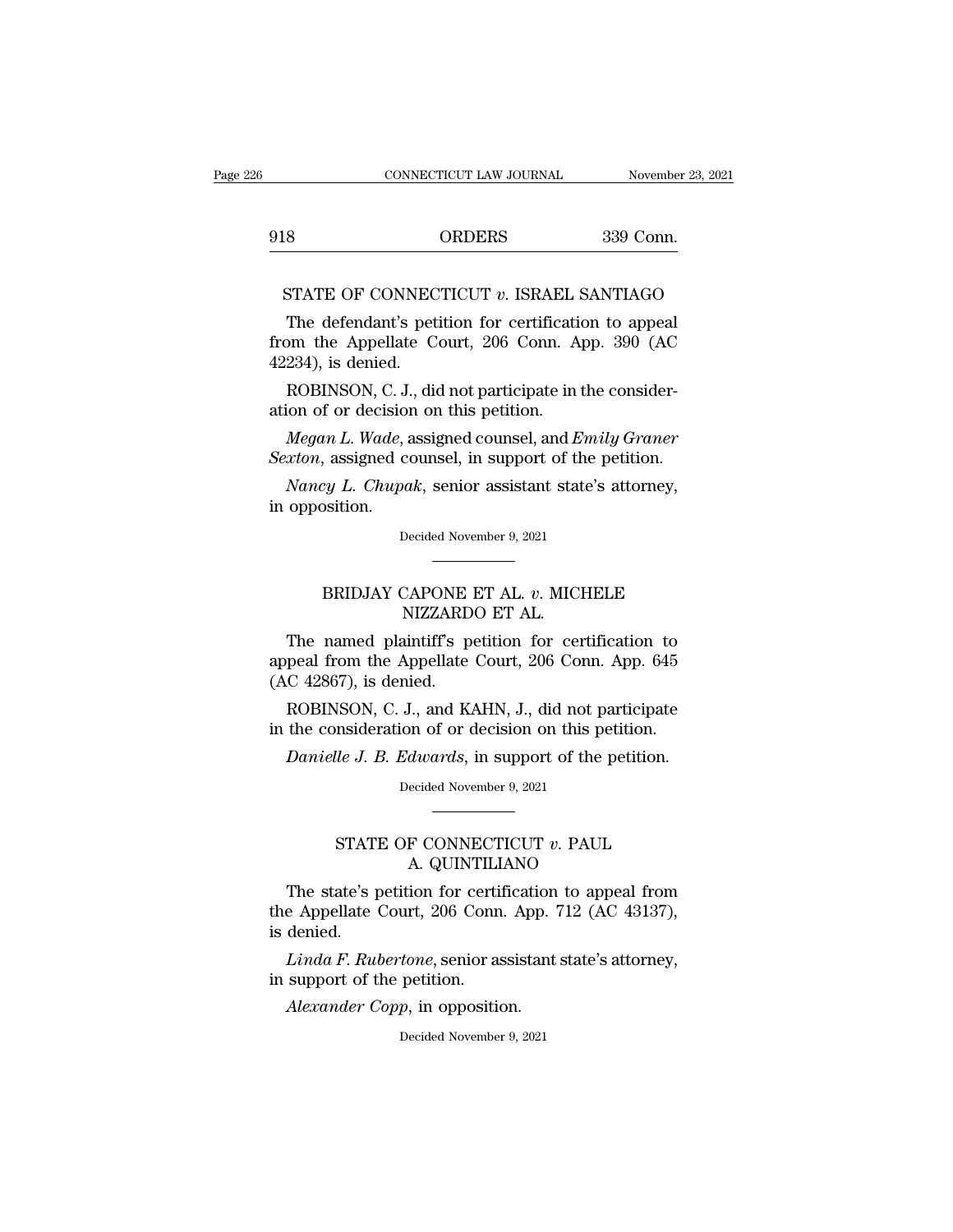| er 23, 2021 | CONNECTICUT LAW JOURNAL | Page 227 |
|-------------|-------------------------|----------|
|             |                         |          |
| 339 Conn.   | <b>ORDERS</b>           | 919      |

9 Conn. ORDERS 919<br>
IAN T. COOKE v. JOHN R. WILLIAMS ET AL.<br>
The plaintiff's petition for certification to appeal from<br>
e Appellate Court, 206 Conn. App. 151 (AC 43641), 339 Conn. ORDERS 919<br>
IAN T. COOKE v. JOHN R. WILLIAMS ET AL.<br>
The plaintiff's petition for certification to appeal from<br>
the Appellate Court, 206 Conn. App. 151 (AC 43641),<br>
is denied. IAN T. CO.<br>The plaintiff<br>the Appellate<br>is denied.<br>Ian T. Cook *IAN T. COOKE v. JOHN R. WILLIAMS ET AL.*<br>*The plaintiff's petition for certification to appeal from e Appellate Court, 206 Conn. App. 151 (AC 43641), denied.*<br>*Ian T. Cooke, self-represented, in support of the tition.* 

petition. Ian T. Cooke, self-represented, in support of the etition.<br>Decided November 9, 2021 F. Cooke, self-represented, in support of the<br>Decided November 9, 2021<br>JARED CHARLES *v*. COMMISSIONER<br>OF CORRECTION

# OF CORRECTION

Decided November 9, 2021<br>
The petitioner Jared Charles' petition for certification<br>
appeal from the Appellate Court, 206 Conn. App. 341<br>
C 42642), is dopied JARED CHARLES v. COMMISSIONER<br>OF CORRECTION<br>The petitioner Jared Charles' petition for certification<br>to appeal from the Appellate Court, 206 Conn. App. 341<br>(AC 43643), is denied. JARED CHARLES  $\alpha$ <br>OF CORE<br>The petitioner Jared Char<br>to appeal from the Appellate<br>(AC 43643), is denied.<br>*Kara E. Moreau* and *Ria* JARED CHARLES *v*. COMMISSIONER<br>OF CORRECTION<br>The petitioner Jared Charles' petition for certification<br>appeal from the Appellate Court, 206 Conn. App. 341<br>C 43643), is denied.<br>*Kara E. Moreau* and *Richard A. Reeve*, in su The petitioner<br>to appeal from tl<br>(AC 43643), is d<br>*Kara E. More*<br>of petition.<br>*Mitchell S. Bre* The petitioner Jared Charles' petition for certification<br>appeal from the Appellate Court, 206 Conn. App. 341<br>*C* 43643), is denied.<br>*Kara E. Moreau* and *Richard A. Reeve*, in support<br>petition.<br>*Mitchell S. Brody*, assista

sition. *Mitchell S. Brody*, assistant state's attorney, in oppotion.<br>Decided November 9, 2021

## $\begin{minipage}[c]{0.9\linewidth} \emph{Mitchell S. Brody, assistant state's atmosphere, in opposition.} \emph{Decided November 9, 2021} \emph{Decided November 9, 2021} \emph{Decided November 9, 2021} \emph{Decided Number 9, 2021} \emph{Decided Number 9, 2021} \emph{Decided Number 9, 2021} \emph{Decided Number 9, 2021} \emph{Decided Number 9, 2021} \emph{Decided Number 9, 2022} \emph{Decided Number 9, 2021} \emph{Decided Number 9, 2022} \emph{Decided Number 9$ on.<br>Decided November 9, 2021<br>CITY LOCAL, CONNECTICUT ALLIANCE OF<br>CITY POLICE *v*. CITY OF WATERBURY ET AL.<br>The plaintiff's petition for certification to appeal from

The plaintiff's petition for certification to appeal from BRASS CITY LOCAL, CONNECTICUT ALLIANCE OF CITY POLICE v. CITY OF WATERBURY ET AL.<br>The plaintiff's petition for certification to appeal from the Appellate Court, 207 Conn. App. 422 (AC 43328), is denied. BRASS CITY LOCAL, CONNECTICUT ALLIANCE OF CITY POLICE  $v$ . CITY OF WATERBURY ET AL.<br>The plaintiff's petition for certification to appeal from the Appellate Court, 207 Conn. App. 422 (AC 43328), is denied. *MASS CITY LOCAL, CONNECTICUT ALLIANCE O.*<br> *CITY POLICE v. CITY OF WATERBURY ET AL.*<br> *The plaintiff's petition for certification to appeal frome Appellate Court, 207 Conn. App. 422 (AC 43328 denied.*<br> *Marshall T. Segar,* The plaintiff's petition for certification to appeal from<br> *e* Appellate Court, 207 Conn. App. 422 (AC 43328),<br> *denied.*<br> *Marshall T. Segar*, in support of the petition.<br> *Daniel J. Foster*, corporation counsel, in oppos

Marshall T. Segar, in support of the petition.<br>Daniel J. Foster, corporation counsel, in opposition.<br>Decided November 9, 2021